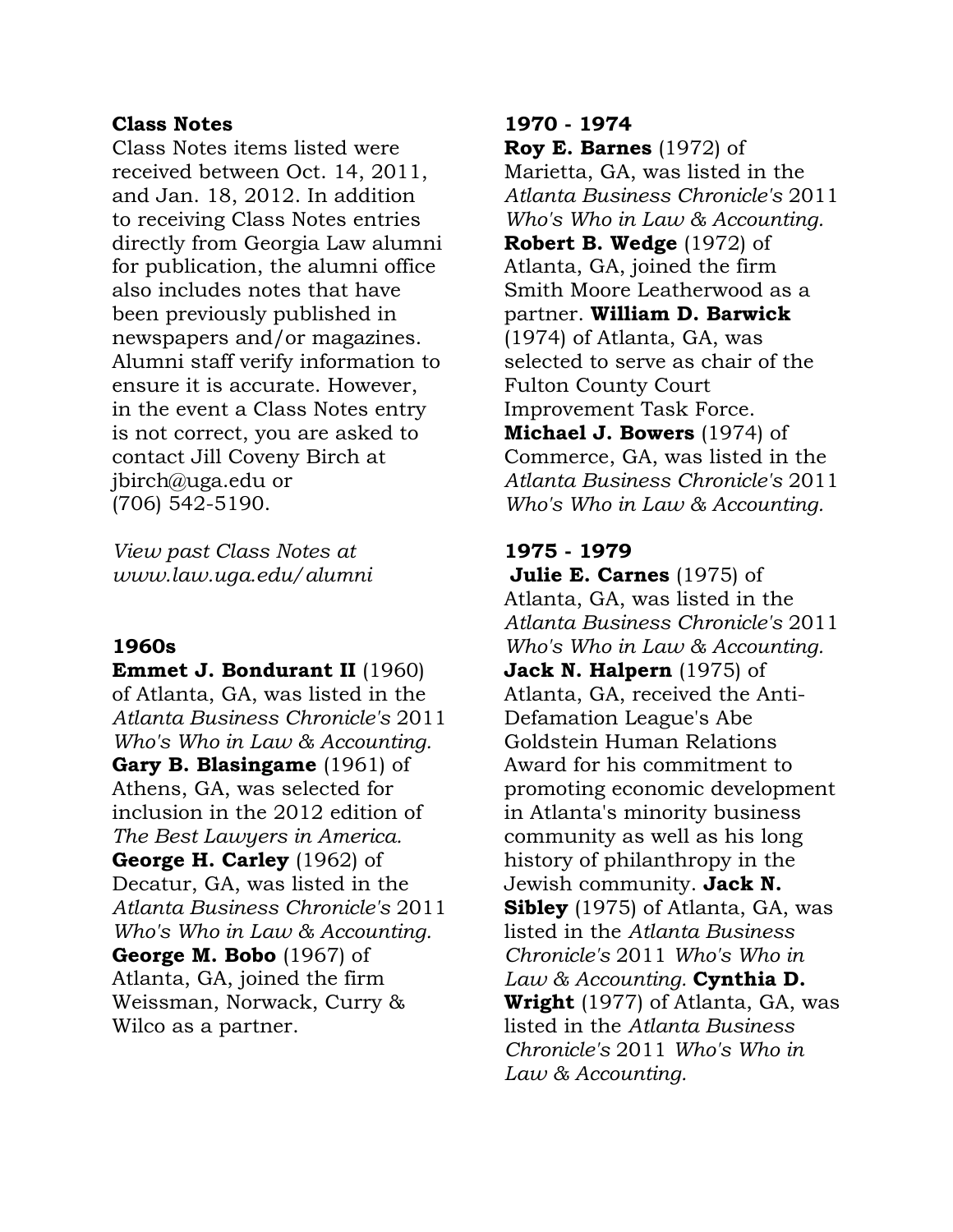**Luis A. Aguilar** (1979) of Atlanta, GA, was sworn in for his second term as commissioner of the Securities & Exchange



Commission. **J. Griffin Doyle** (1979) of Athens, GA, was named the University of Georgia's vice president for

government relations.

# **1980 - 1984**

**Robert E. Flournoy III** (1980) of Marietta, GA, was listed in the *Atlanta Business Chronicle's* 2011 *Who's Who in Law & Accounting.*  **J. Thomas Morgan III** (1980) of Decatur, GA, was presented with the 2011 Big Voice for Children Awards by Voices for Georgia's Children. **Hubert J. Bell Jr.** (1981) of Atlanta, GA, was appointed by the Georgia Supreme Court to a five-year term on the Georgia Commission on Dispute Resolution, as well as was appointed by the president of the state bar to a third three-year term on the Investigative Panel of the State Disciplinary Board. **James H. Moore III** (1981) of Albany, GA, was named to the University of Georiga Alumni Association's "2012 Bulldog 100." **Daniel J. Porter** (1981) of Lake Lure, NC, was listed in the *Atlanta Business Chronicle's* 2011 *Who's Who in Law & Accounting.*  **Horace J. Johnson II** (1982) of Covington, GA, received the Clarence Cooper Legacy Award

presented by the Gate City Bar Association. **Deborah Coghlan Benefield** (1983) of Jonesboro, GA, was listed in the *Atlanta Business Chronicle's* 2011 *Who's Who in Law & Accounting.* **Chris D. Clayton** (1983) of Roswell, GA, was named to the University of Georiga Alumni Association's "2012 Bulldog 100." **Elizabeth Bloom Hodges** (1984) of Atlanta, GA, has associated with the firm Cohen Pollock Merlin & Smalls as of counsel. **Edward P. Hudson** (1984) of Columbus, GA, has joined the firm Hatcher, Stubbs, Land, Hollis, & Rothschild.

## **1985 - 1989**



**Allen Buckley** (1985) of Mableton, GA, has established his own law firm. **John J. Ellington** (1985) of Soperton, GA, was

listed in the *Atlanta Business Chronicle's* 2011 *Who's Who in Law & Accounting.* **Christopher C. Welton** (1985) of Atlanta, GA, was named to the University of Georiga Alumni Association's "2012 Bulldog 100." **G. Wayne Hillis Jr.** (1986) of Dunwoody, GA, was listed in the *Atlanta Business Chronicle's* 2011 *Who's* 



*Who in Law & Accounting.* **Lori Torgerson Chesser** (1987) of Des Moines, IA, was awarded the 2011 Immigrant Champion Award by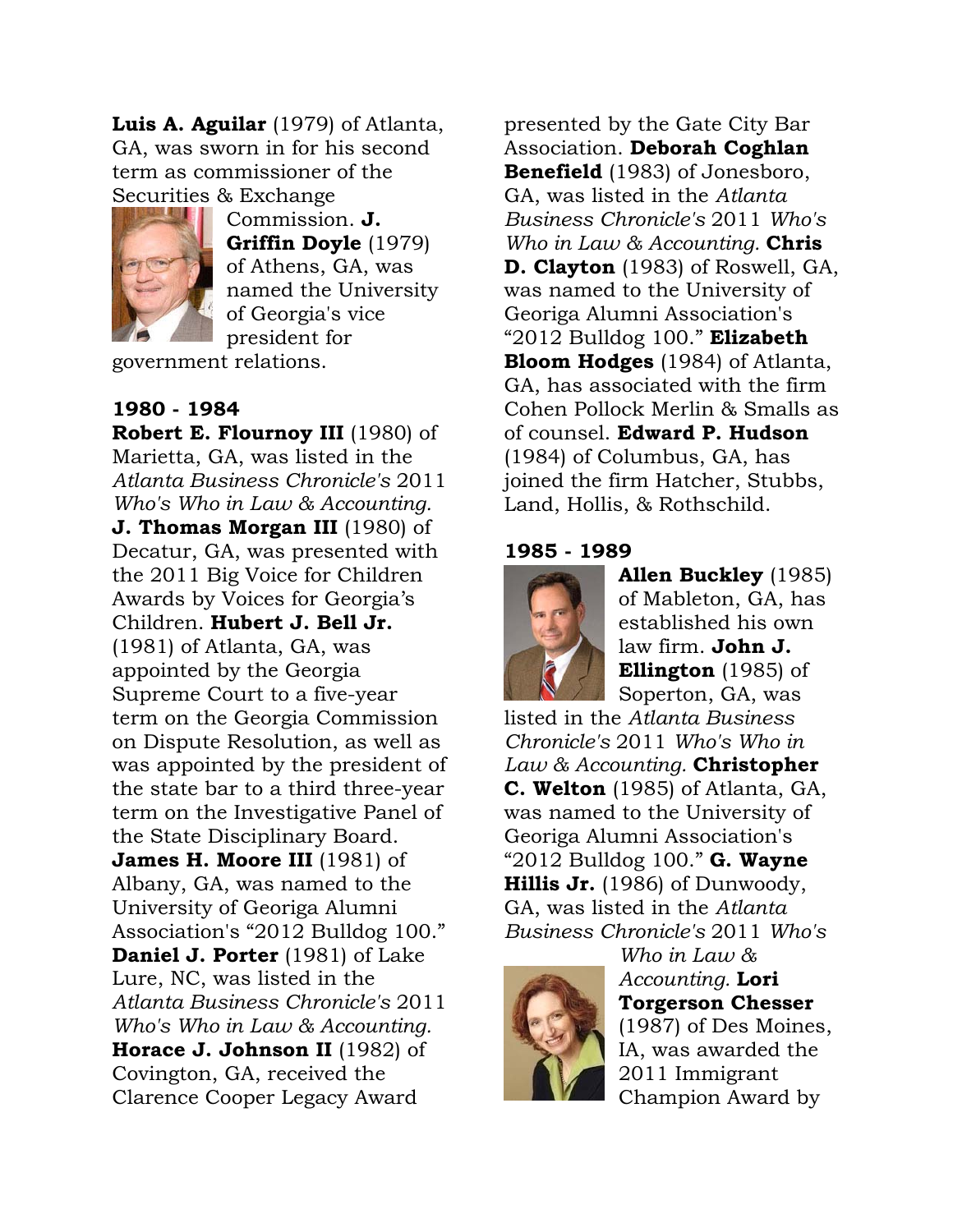the Immigrant Entrepreneurs Summit. **B. Allen Bradford Jr.** (1988) of West Simsbury, CT, has co-founded Echelon Health Care Executives. **L. Norwood Jameson** (1988) of Atlanta, GA, was appointed to lead his firm's nationally ranked intellectual



property practice group. **Susan P. Rounds** (1988) of Johns Creek, GA, coauthored the article "A Gift From Above:

Estate Planning On a Higher Plane" that appeared in the November 2011 issue of *Trusts & Estates* magazine. **Al B. Hill** (1989) of Atlanta, GA, was listed in the *Atlanta Business Chronicle's* 2011 *Who's Who in Law & Accounting.* 

# **1990 - 1994**

**Linzie F. Bogan** (1991) of Tallahassee, FL, has become an administrative law judge with the Florida Division of Administrative



Hearings. **Kenneth B. Hodges III** (1991) of Atlanta, GA, was appointed as a master for Bleckley Inn of Court, a chapter of

the American Inn of Court. Additionally, he was named to the Georgia Chamber of Commerce's board of directors. **Robert L. Shannon Jr.** (1991) of Marietta, GA, was listed in the *Atlanta Business Chronicle's* 2011 *Who's Who in Law & Accounting.* 

**Hope Reynolds Arbery** (1993) of Atlanta, GA, was spotlighted in an article in the *Daily Report* for starting a home-based custom interiors firm, Pleat Street, where she manufactures window treatments, pillows and other accoutrements. **Geoffrey E. Pope** (1993) of Atlanta, GA, was listed in the *Atlanta Business Chronicle's* 2011 *Who's Who in Law & Accounting.* 

# **1995 - 1999**

**W. Heath Garrett** (1995) of Marietta, GA, was appointed to the Government Transparency and Campaign Finance Commission by Gov. Nathan



Deal. **Dorsey R. Carson Jr.** (1996) of Jackson, MS, was named a "Rising Star" by Mid-South Super Lawyers. **Matthew C. Kramer** (1997) of

Atlanta, GA, celebrated with his wife Katrina the birth of their daughter Fiona Park on Sept. 22, 2011. **Charles L. Bachman Jr.** (1999) of Marietta, GA, joined the firm Brock, Clay, Calhoun & Rogers as a partner.

# **2000 - 2004**

**Amy Kurzweg Calton** (2001) of Nashville, TN, joined PureSafety as director, corporate counsel.



**Michael P. Kohler** (2001) of Marietta, GA, celebrated with his wife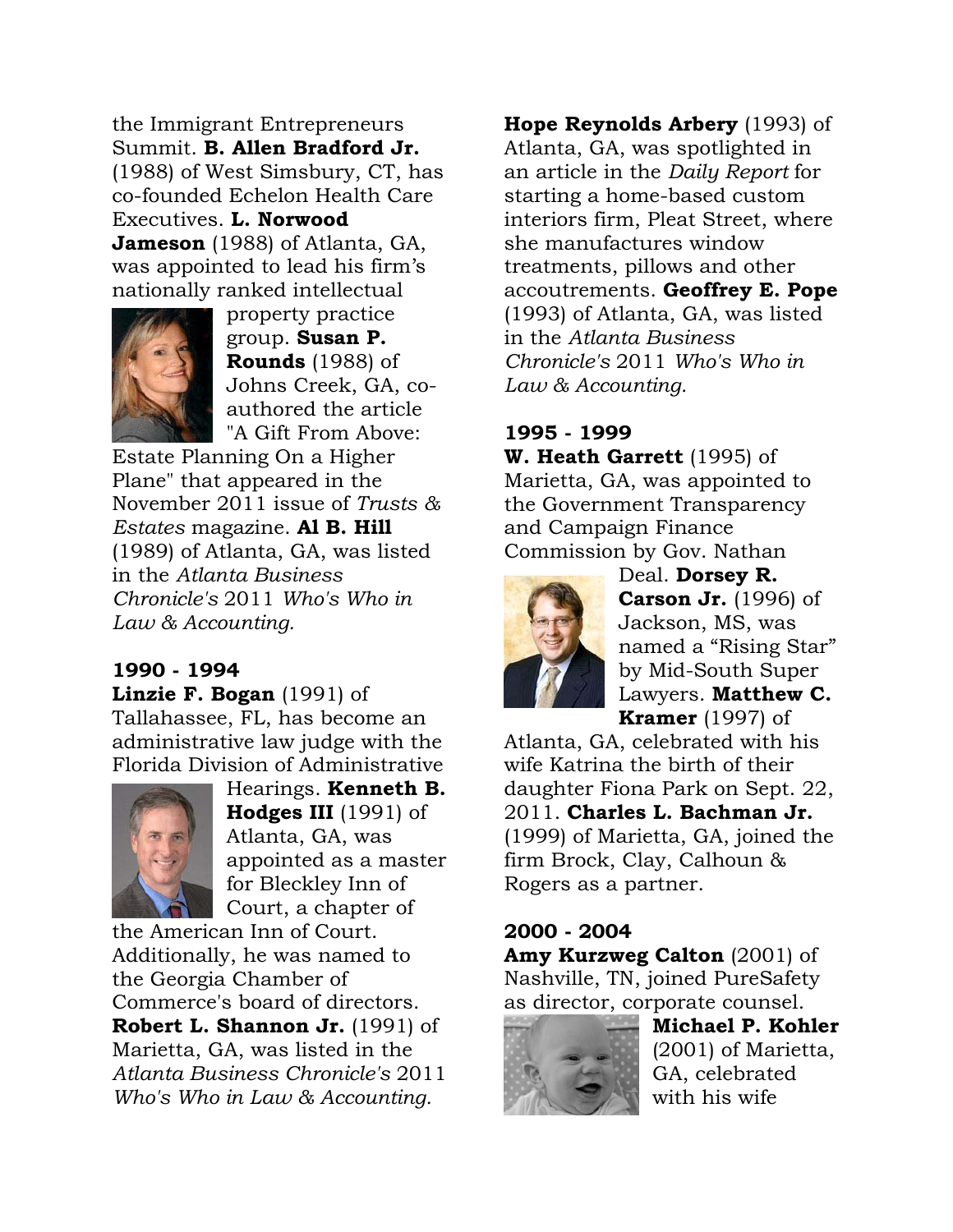Catherine the birth of their son Anderson Patrick on Sept. 2, 2011. **James L. Roberts IV** (2001) and **Laura E. Roberts** (2001) of St. Simons Island, GA, have established the law firm



Roberts Tate. **Jeffrey L. Stern** (2004) of Sevierville, TN, celebrated with his

wife Donna the adoption of Olivia Faith Reybecca on Sept. 10, 2011, which was her second birthday. **Jason M. Tate** (2004) of St. Simons Island, GA, has established the law firm Roberts Tate.

# **2005 - 2009**

**Sally Anne W. Brown** (2005) of Jacksonville, FL, joined the Mayo Clinic Legal Department as inhouse counsel. **Amber N. Barrow** (2006) of Smyrna, CA, was promoted to vice president at LCG Associates. **Cristina Reeves Bouton** (2006) of Atlanta, GA, has associated with the firm Taylor English Duma. **Catherine Morrison Harris** (2006) of Memphis, TN, has joined FedEx



Corporation as an attorney. **Terri R. Stewart** (2006) of Atlanta, GA, was selected for inclusion in the *Atlanta Business Chronicle's*

"40 Under 40" list. **Andrew W. Eaton** (2007) of Atlanta, GA, announced his marriage to Lynn Massey on Oct. 22, 2011. **Kenneth B. Franklin** (2007) of Atlanta, GA, has associated with





the law firm Locke Lord. **Meghan Dougherty Marino** (2007) of Atlanta, GA, has associated with the law firm Neal & Harwell. **Rebeca E. Salmon** (2007) of Buford, GA, has established the nonprofit foundation Access To Law. **Caroline Knox Anderson** (2008) of Thomson, GA,

celebrated with her husband Kristian the birth of their daughter

Emily Middleton "Mimi" on Nov. 1, 2011. **Dennis L. Boothe Jr.** (2008) of Morrisville, NC, has associated with the firm Blanco Tackabery & Matamoros. **Emily White Trammell** (2008) of Atlanta, GA, has joined Doosan Infracore International. **Elizabeth Davison Wheeler** (2008) of Atlanta, GA, has joined the faculty at the Savannah College of Art and Design as an adjunct professor. **Gregory D. Smith** (2009) of Athens, GA, announced his marriage to Maggie Rentz on Oct. 22, 2011. **M. Sachin Varghese** (2009) of Atlanta, GA, has associated with the firm Bondurant Mixson & Elmore.